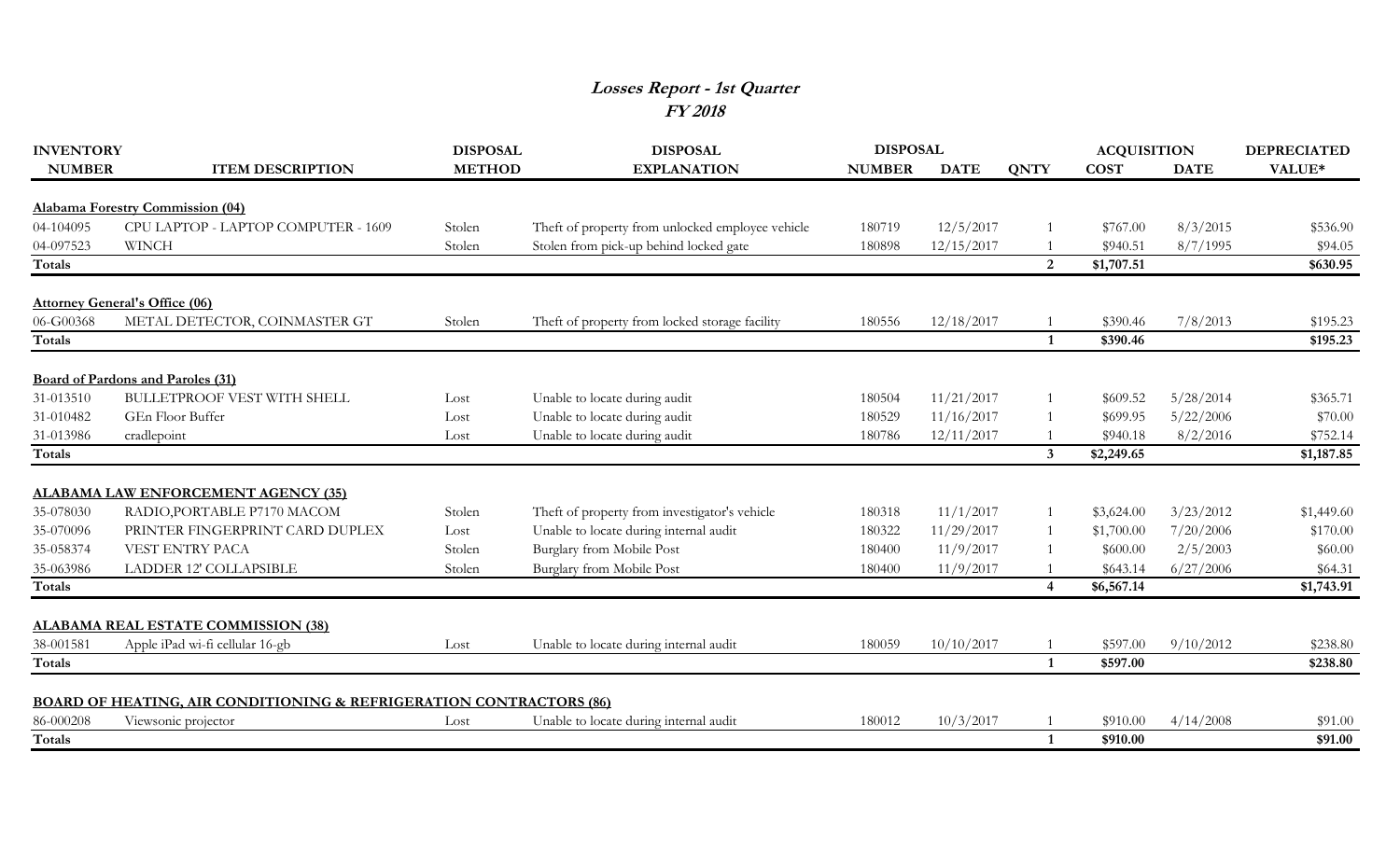| <b>INVENTORY</b>       |                                                       | <b>DISPOSAL</b> | <b>DISPOSAL</b>                                                                  | <b>DISPOSAL</b> |             |                 | <b>ACQUISITION</b>   |                        | <b>DEPRECIATED</b> |
|------------------------|-------------------------------------------------------|-----------------|----------------------------------------------------------------------------------|-----------------|-------------|-----------------|----------------------|------------------------|--------------------|
| <b>NUMBER</b>          | <b>ITEM DESCRIPTION</b>                               | <b>METHOD</b>   | <b>EXPLANATION</b>                                                               | <b>NUMBER</b>   | <b>DATE</b> | <b>QNTY</b>     | <b>COST</b>          | <b>DATE</b>            | VALUE*             |
|                        | Alabama Space & Rocket Center (92)                    |                 |                                                                                  |                 |             |                 |                      |                        |                    |
| 92-009795              | SWITCH, CATALYST                                      | Lost            | Unable to locate during internal audit                                           | 180006          | 10/5/2017   |                 | \$648.37             | 6/27/2008              | \$64.84            |
| 92-010563              | 85 HD Projector                                       | Lost            | Unable to locate during internal audit                                           | 180006          | 10/5/2017   |                 | \$749.00             | 8/21/2013              | \$374.50           |
| 92-011088              | Ipad, tablet                                          | Lost            | Unable to locate during internal audit                                           | 180006          | 10/5/2017   |                 | \$300.00             | 7/15/2016              | \$240.00           |
| Totals                 |                                                       |                 |                                                                                  |                 |             | 3               | \$1,697.37           |                        | \$679.34           |
|                        | <b>Board of Landscape Architects (AK)</b>             |                 |                                                                                  |                 |             |                 |                      |                        |                    |
| AK-000014              | CPU, DELL                                             | Lost            | Old & inadvertently thrown out during renovations                                | 180853          | 12/13/2017  |                 | \$857.59             | 4/9/2010               | \$171.52           |
| <b>Totals</b>          |                                                       |                 |                                                                                  |                 |             | $\mathbf{1}$    | \$857.59             |                        | \$171.52           |
|                        | <b>Electrical Contractors Board (EB)</b>              |                 |                                                                                  |                 |             |                 |                      |                        |                    |
| EB-000037              | EXECUTIVE LEATHER CHAIR                               | Lost            | Old & inadvertently thrown out during renovations                                | 180852          | 12/13/2017  |                 | \$726.00             | 5/30/2003              | \$72.60            |
| Totals                 |                                                       |                 |                                                                                  |                 |             | $\mathbf{1}$    | \$726.00             |                        | \$72.60            |
|                        |                                                       |                 |                                                                                  |                 |             |                 |                      |                        |                    |
|                        | <b>HAVA/NEW VOTER REGISTRATION (HA)</b>               |                 |                                                                                  |                 |             |                 |                      |                        |                    |
| HA-001313<br>HA-001921 | UNINTERRUPTED POWER SUPPLY<br><b>PRINTER</b>          | Destroyed       | Inadvertently thrown out by county IT personnel<br>Unable to locate during audit | 180693          | 12/6/2017   | -1              | \$527.78<br>\$794.00 | 8/31/2007<br>1/14/2008 | \$52.78<br>\$79.40 |
| <b>Totals</b>          |                                                       | Lost            |                                                                                  | 180694          | 12/6/2017   | $\overline{2}$  | \$1,321.78           |                        | \$132.18           |
|                        |                                                       |                 |                                                                                  |                 |             |                 |                      |                        |                    |
|                        | <b>DEPARTMENT OF TRANSPORTATION-HIGHWAY DEPT (HD)</b> |                 |                                                                                  |                 |             |                 |                      |                        |                    |
| HD-098243              | COMPUTER, LAPTOP                                      | Lost            | Unable to locate during internal audit                                           | AM18029         | 11/2/2017   | -1              | \$1,432.57           | 9/21/2016              | \$1,432.57         |
| HD-075801              | CPU-PERSONAL COMPUTER                                 | Lost            | Unable to locate during internal audit                                           | AM18053         | 11/2/2017   |                 | \$712.57             | 9/29/2004              | \$71.26            |
| HD-093680              | ADVERTIS./EDUCAT. DISPLAY                             | Lost            | Unable to locate during internal audit                                           | AM18076         | 12/20/2017  |                 | \$999.00             | 6/5/2014               | \$599.40           |
| HD-092876              | COMPUTER, LAPTOP                                      | Stolen          | Theft of Property from Central Office                                            | AM18078         | 12/14/2017  |                 | \$1,127.62           | 10/31/2013             | \$676.57           |
| HD-082724              | MONITOR, LCD HD                                       | Stolen          | Theft of property from salvage storage closet                                    | AM18085         | 12/14/2017  |                 | \$1,299.00           | 8/3/2007               | \$129.90           |
| Totals                 |                                                       |                 |                                                                                  |                 |             | $5\overline{)}$ | \$5,570.76           |                        | \$2,909.70         |
|                        | <u>ALABAMA PUBLIC LIBRARY SERVICE - LS (EXEMPT)</u>   |                 |                                                                                  |                 |             |                 |                      |                        |                    |
| LS-000002              | 13.3 Macbook Air 2                                    | Lost            | Unable to locate during audit/employee terminated                                | 180291          | 11/1/2017   |                 | \$1,920.00           | 12/13/2010             | \$576.00           |
| LS-000015              | iPad 2                                                | Lost            | Unable to locate during audit/employee terminated                                | 180291          | 11/1/2017   |                 | \$589.00             | 7/13/2011              | \$176.70           |
| LS-000016              | iPad 2                                                | Lost            | Unable to locate during audit/employee terminated                                | 180291          | 11/1/2017   | -1              | \$589.00             | 7/13/2011              | \$176.70           |
| LS-000017              | MacBook Air 13"                                       | Lost            | Unable to locate during audit/employee terminated                                | 180291          | 11/1/2017   | -1              | \$1,947.19           | 8/15/2014              | \$1,168.31         |
| LS-000018              | MacBook Air 13"                                       | Lost            | Unable to locate during audit/employee terminated                                | 180291          | 11/1/2017   | -1              | \$1,947.19           | 8/15/2014              | \$1,168.31         |
| LS-000023              | Communicator                                          | Lost            | Unable to locate during audit/employee terminated                                | 180291          | 11/1/2017   | -1              | \$654.00             | 9/24/1979              | \$65.40            |
| LS-000032              | Computer Carrell                                      | Lost            | Unable to locate during audit/employee terminated                                | 180291          | 11/1/2017   |                 | \$1,346.88           | 8/28/1995              | \$134.69           |
| LS-000044              | CHAIR - EXEC HIGH BACK KNEE TILT                      | Lost            | Unable to locate during audit/employee terminated                                | 180291          | 11/1/2017   | $\mathbf{1}$    | \$766.48             | 12/27/2006             | \$76.65            |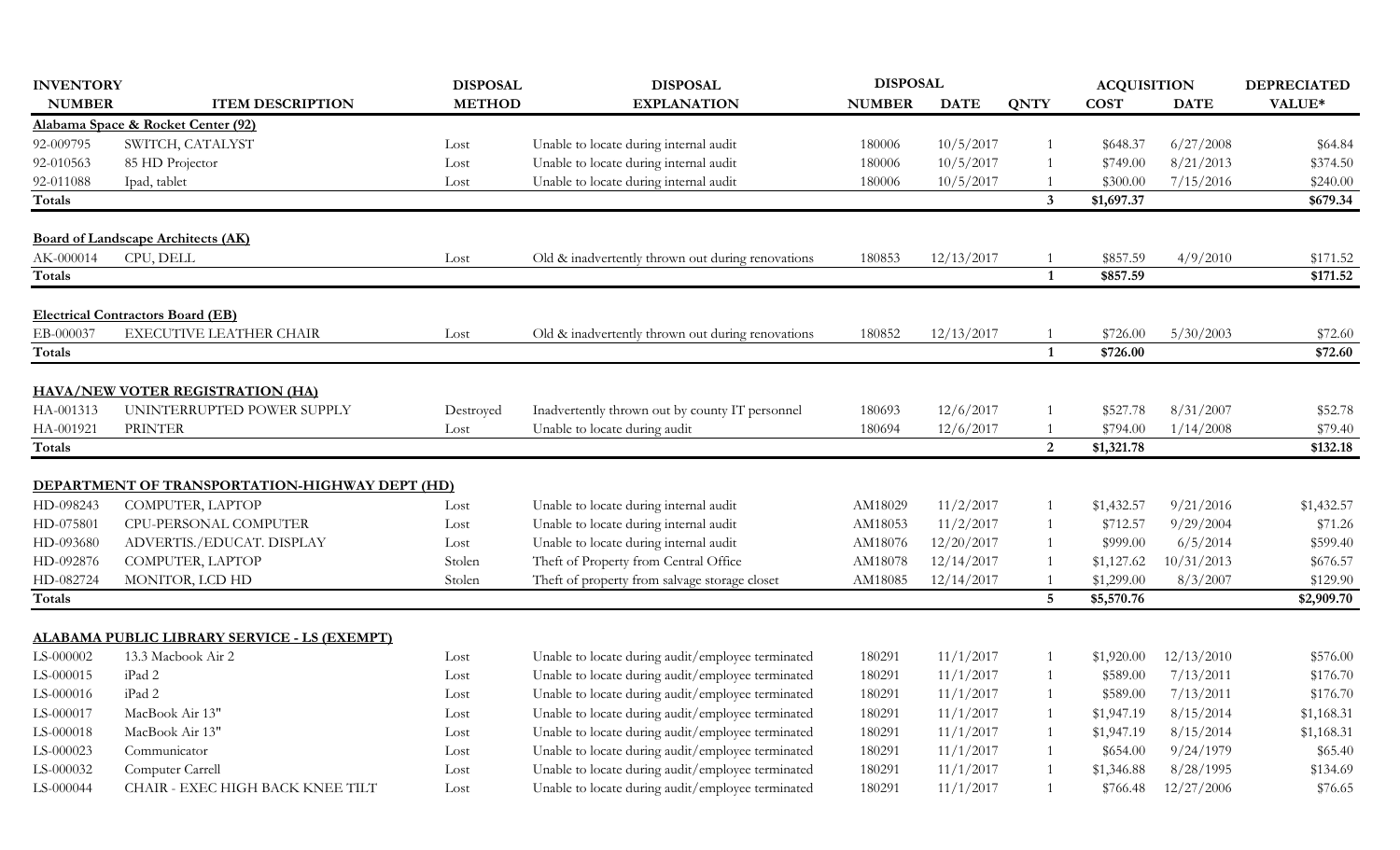| <b>INVENTORY</b> |                                                                                 | <b>DISPOSAL</b><br><b>DISPOSAL</b> |                                                   | <b>DISPOSAL</b> |             |                | <b>ACQUISITION</b> |             | <b>DEPRECIATED</b> |
|------------------|---------------------------------------------------------------------------------|------------------------------------|---------------------------------------------------|-----------------|-------------|----------------|--------------------|-------------|--------------------|
| <b>NUMBER</b>    | <b>ITEM DESCRIPTION</b>                                                         | <b>METHOD</b>                      | <b>EXPLANATION</b>                                | <b>NUMBER</b>   | <b>DATE</b> | <b>QNTY</b>    | <b>COST</b>        | <b>DATE</b> | VALUE*             |
| LS-000033        | Computer Carrell                                                                | Lost                               | Unable to locate during audit/employee terminated | 180291          | 11/1/2017   | -1             | \$1,346.88         | 8/28/1995   | \$134.69           |
| LS-000046        | LAPTOP - HP COMPAQ 6710B WIDESCREEN                                             | Lost                               | Unable to locate during audit/employee terminated | 180291          | 11/1/2017   |                | \$1,224.00         | 7/5/2011    | \$367.20           |
| LS-000056        | IPAD 32GB WIFI                                                                  | Lost                               | Unable to locate during audit/employee terminated | 180291          | 11/1/2017   |                | \$679.00           | 12/13/2010  | \$203.70           |
| LS-000057        | IPAD AIR 32GB WIFI                                                              | Lost                               | Unable to locate during audit/employee terminated | 180291          | 11/1/2017   |                | \$699.98           | 11/8/2013   | \$419.99           |
| LS-000058        | IPAD AIR WI-FI TABLET 128GB 9.7"                                                | Lost                               | Unable to locate during audit/employee terminated | 180291          | 11/1/2017   |                | \$846.82           | 8/11/2014   | \$508.09           |
| LS-000059        | IPAD AIR WI-FI TABLET 128GB 9.7"                                                | Lost                               | Unable to locate during audit/employee terminated | 180291          | 11/1/2017   |                | \$846.82           | 8/11/2014   | \$508.09           |
| LS-000060        | IPAD AIR WI-FI TABLET 128GB 9.7"                                                | Lost                               | Unable to locate during audit/employee terminated | 180291          | 11/1/2017   |                | \$846.82           | 8/11/2014   | \$508.09           |
| LS-000063        | IPAD MINI WITH RETINA DISPLAY 128 GB                                            | Lost                               | Unable to locate during audit/employee terminated | 180291          | 11/1/2017   |                | \$751.82           | 8/11/2014   | \$451.09           |
| LS-000083        | MACBOOK PRO 15 INCH W/RETINA DISP                                               | Lost                               | Unable to locate during audit/employee terminated | 180291          | 11/1/2017   |                | \$3,553.97         | 8/31/2012   | \$1,421.59         |
| LS-000084        | TABLE - PLASTIC LAMINATE TOP                                                    | Lost                               | Unable to locate during audit/employee terminated | 180291          | 11/1/2017   |                | \$625.00           | 5/1/1978    | \$62.50            |
| LS-000086        | BRAILLER - PORT BRAILLE NOTE-TAKER                                              | Lost                               | Unable to locate during audit/employee terminated | 180291          | 11/1/2017   |                | \$1,250.00         | 8/5/1994    | \$125.00           |
| LS-000087        | BRAILLER - PORT BRAILLE NOTE-TAKER                                              | Lost                               | Unable to locate during audit/employee terminated | 180291          | 11/1/2017   |                | \$1,250.00         | 8/5/1994    | \$125.00           |
| LS-000100        | HUB - SS II 100 TX 4-PACK GIP                                                   | Lost                               | Unable to locate during audit/employee terminated | 180291          | 11/1/2017   |                | \$875.19           | 11/1/1997   | \$87.52            |
| LS-000041        | CABINET - WOOD CABINET W/SHELVES                                                | Lost                               | Unable to locate during audit/employee terminated | 180291          | 11/1/2017   | $\overline{1}$ | \$4,030.71         | 12/10/1998  | \$403.07           |
| LS-000418        | NETWORK SECURITY DEVICE - PWN PLUG R3                                           | Lost                               | Unable to locate during audit/employee terminated | 180291          | 11/1/2017   | $\overline{1}$ | \$1,643.00         | 8/3/2016    | \$1,478.70         |
| LS-000498        | PROJECTOR                                                                       | Lost                               | Unable to locate during audit/employee terminated | 180291          | 11/1/2017   | $\overline{1}$ | \$1,895.35         | 3/26/2007   | \$189.54           |
| LS-000499        | PORTABLE ELECTRONIC DEVICE                                                      | Lost                               | Unable to locate during audit/employee terminated | 180291          | 11/1/2017   |                | \$659.99           | 2/4/2013    | \$330.00           |
| LS-000500        | MY PASSPORT STUDIO                                                              | Lost                               | Unable to locate during audit/employee terminated | 180291          | 11/1/2017   |                | \$173.90           | 2/26/2014   | \$104.34           |
| LS-000501        | MY PASSPORT STUDIO                                                              | Lost                               | Unable to locate during audit/employee terminated | 180291          | 11/1/2017   |                | \$173.90           | 2/26/2014   | \$104.34           |
| Totals           |                                                                                 |                                    |                                                   |                 |             | 27             | \$33,132.89        |             | \$11,075.30        |
|                  |                                                                                 |                                    |                                                   |                 |             |                |                    |             |                    |
| MC-000208        | <b>DEPT OF TRANSPORTATION-MOTORPOOL CARS (MC)</b><br>AUTOMOBILE FLEX-FUEL - SMP |                                    | Totaled in MVA                                    | AM18073         | 12/7/2017   |                | \$7,875.00         | 8/23/2016   | \$7,087.50         |
| MC-000194        | AUTOMOBILE FLEX-FUEL - SMP                                                      | Destroyed<br>Destroyed             | Totaled in MVA                                    | AM18074         | 12/7/2017   |                | \$9,425.00         | 11/17/2015  | \$7,540.00         |
| Totals           |                                                                                 |                                    |                                                   |                 |             | 2              | \$17,300.00        |             | \$14,627.50        |
|                  |                                                                                 |                                    |                                                   |                 |             |                |                    |             |                    |
|                  | <b>Department of Rehabilitation Services (RS)</b>                               |                                    |                                                   |                 |             |                |                    |             |                    |
| RS-105830        | SIGN, BUILDING                                                                  | Destroyed                          | Salvaged during office relocation                 | 180301          | 11/2/2017   |                | \$1,131.56         | 1/1/1996    | \$113.16           |
| Totals           |                                                                                 |                                    |                                                   |                 |             | 1              | \$1,131.56         |             | \$113.16           |
|                  | DEPARTMENT OF TRANSPORTATION-STATE AUTOMOBILE (SA)                              |                                    |                                                   |                 |             |                |                    |             |                    |
| SA-004890        | <b>AUTOMOBILE - FLEX FUEL</b>                                                   | Destroyed                          | Totaled in MVA                                    | AM18086         | 12/20/2017  |                | \$19,158.36        | 6/17/2014   | \$11,495.02        |
| Totals           |                                                                                 |                                    |                                                   |                 |             | 1              | \$19,158.36        |             | \$11,495.02        |
|                  |                                                                                 |                                    |                                                   |                 |             |                |                    |             |                    |